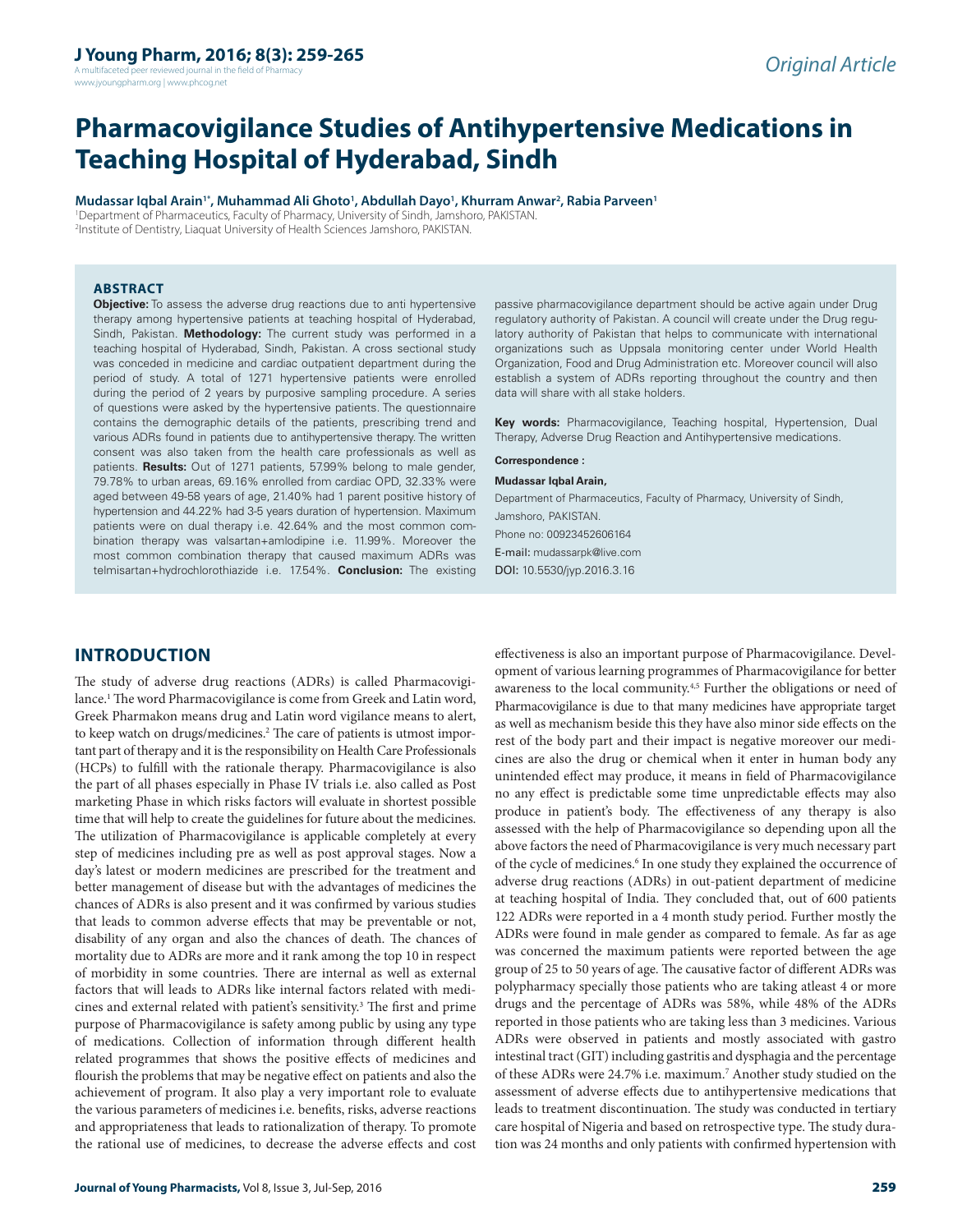some other co-morbid conditions were included. The patient's record was assessed and those who discontinue their antihypertensive therapy during the study period were enrolled and then evaluate the reason of discontinuation of therapy. A total of 1164 patients were record and prescribed more than 2000 different classes of antihypertensive drugs. Most common prescribing group was diuretics and the percentage was 30.4% and second most prescribing group was angiotensin converting enzyme inhibitors (ACEIs) with percentage of 29.1%. Among ACEIs, majority of cases were noted in dry cough in captopril users and the percentage was 47.7%, while in lisinopril user the percentage was 38.6% respectively. Among CCBs, the most common adverse effect was headache in nifedipine user and the percentage was 55.5% while bradycardua was noted in atenolol user and the percentage was 48.4%. While among the users of diuretics, the most common adverse effects were hypokalemia (11.4%), hypouricaemia (11.4%) and dehydration (8.6%).8 Moreover in another study of Pharmacovigilance for Telmisartan in those patients who had confirmed diagnosed with essential hypertension. The current study was single centered, open label with non-randomized questionnaire based study in which various questions were asked from the patients about the possible adverse effects of Telmisartan by prior informed consent. A total of 60 patients enrolled who were taking 40 mg of Telmisartan. Out of 60 patients, mostly the patients gender was male  $(n=43)$  as compared to female (n=17), while 169 ADRs were detected in a total of 60 patients. Majority of the enrolled patients were aged more than 50 years of age while mostly ADRs were observed in patients having aged more than 60 years. The most common ADRs were swelling of the ankles and the frequency of occurrence was 20 patients, xerostomia (n=20), weakness (n=18), spasm of muscle (n=15). Among moderately ADRs, the cough was also noted in 8 patients. So according to the classification of ADRs, various percentages were found such as among common adverse reaction the occurrence was 68%, in moderately type of adverse reactions the percentage was 27% and only 4% was in a category of rare adverse effects due to Telmisartan.9

#### **Table 1: Gender wise Patients enrolled from teaching hospital**

## **METHODOLOGY**

The current study was performed in a teaching hospital of Hyderabad, Sindh, Pakistan. A cross sectional study was conceded in medicine and cardiac outpatient department during the period of study. A total of 1271 hypertensive patients were enrolled during the period of 2 years by purposive sampling procedure. A series of questions were asked by the hypertensive patients. The questionnaire contains the demographic details of the patients, prescribing trend and various ADRs found in patients due to antihypertensive therapy. The study was approved by advance studies and research board. The written consent was also taken from the health care professionals as well as patients. The data was also analyzed descriptively.

## **RESULTS**

Out of total 1271 patients, the male patients were 737 (57.99%) and female were 524 (42.01%). The belongings of the hypertensive patients were urban (79.78%) and rural (20.22%). Moreover the enrollment of the patients was from cardiac (69.16%) and medicine (30.84%). Maximally 411 (32.33%) patients were aged between 49 to 58 years of age. 272 patients had positive family history of hypertension in 1 parent and 9.21% had 2 parent positive history of hypertension. The duration of hypertension was also analyzed among the patients i.e. 562 (44.22%) of the patients had 3 to 5 years duration and minimally 132 (10.38%) of the patients had less than 1 year of hypertension. The literacy rate among hypertensive patients were inadequate i.e. 25.5% was uneducated while only 8.10% of the patients were crossed bachelor level (Table 1). Out of total patients 459 (36.11%) of the patients were prescribed monotherapy while remaining patients i.e. 812 (63.89%) of the patients were on combination therapy. Moreover out of 812 patients, 542 (66.75%) of the patients were on dual therapy and 183 (22.54%) were taking triple therapy (Table 2). Further among monotherapy patients, the most common prescribed antihypertensive medications were atenolol (16.33%), pro-

| S/No                     | Gender              | <b>Frequency</b> | <b>Percent</b> | <b>Cumulative Percent</b> |
|--------------------------|---------------------|------------------|----------------|---------------------------|
| Gender                   | Male                | 737              | 57.99%         | 57.99%                    |
|                          | Female              | 534              | 42.01%         | 100%                      |
| Locality                 | Urban               | 1014             | 79.78%         | 79.78%                    |
|                          | Rural               | 257              | 20.22%         | 100%                      |
|                          | Cardiac             | 879              | 69.16%         | 69.16%                    |
| Opds                     | Medicine            | 392              | 30.84%         | 100%                      |
|                          | $\geq$ 18 $\leq$ 28 | 94               | 7.40%          | 7.40%                     |
|                          | $\geq$ 29 $\leq$ 38 | 192              | 15.11%         | 22.51%                    |
| Age                      | $\geq$ 39 $\leq$ 48 | 376              | 29.58%         | 52.09%                    |
|                          | $≥49≤58$            | 411              | 32.33%         | 84.42%                    |
|                          | $\geq 59$           | 198              | 15.58%         | 100%                      |
|                          | Yes (1 Parent)      | 272              | 21.40%         | 21.40%                    |
| Family History of        | Yes (2 Parent)      | 117              | 9.21%          | 30.61%                    |
| Hypertension             | N <sub>o</sub>      | 673              | 52.95%         | 83.56%                    |
|                          | Don't Know          | 209              | 16.44%         | 100%                      |
| Duration of Hypertension | Less than 1 Year    | 132              | 10.38%         | 10.38%                    |
|                          | $≥1≤3$ Years        | 366              | 28.8%          | 39.18%                    |
|                          | $≥3≤5$ Years        | 562              | 44.22%         | 83.4%                     |
|                          | More than 5 Years   | 211              | 16.60%         | 100%                      |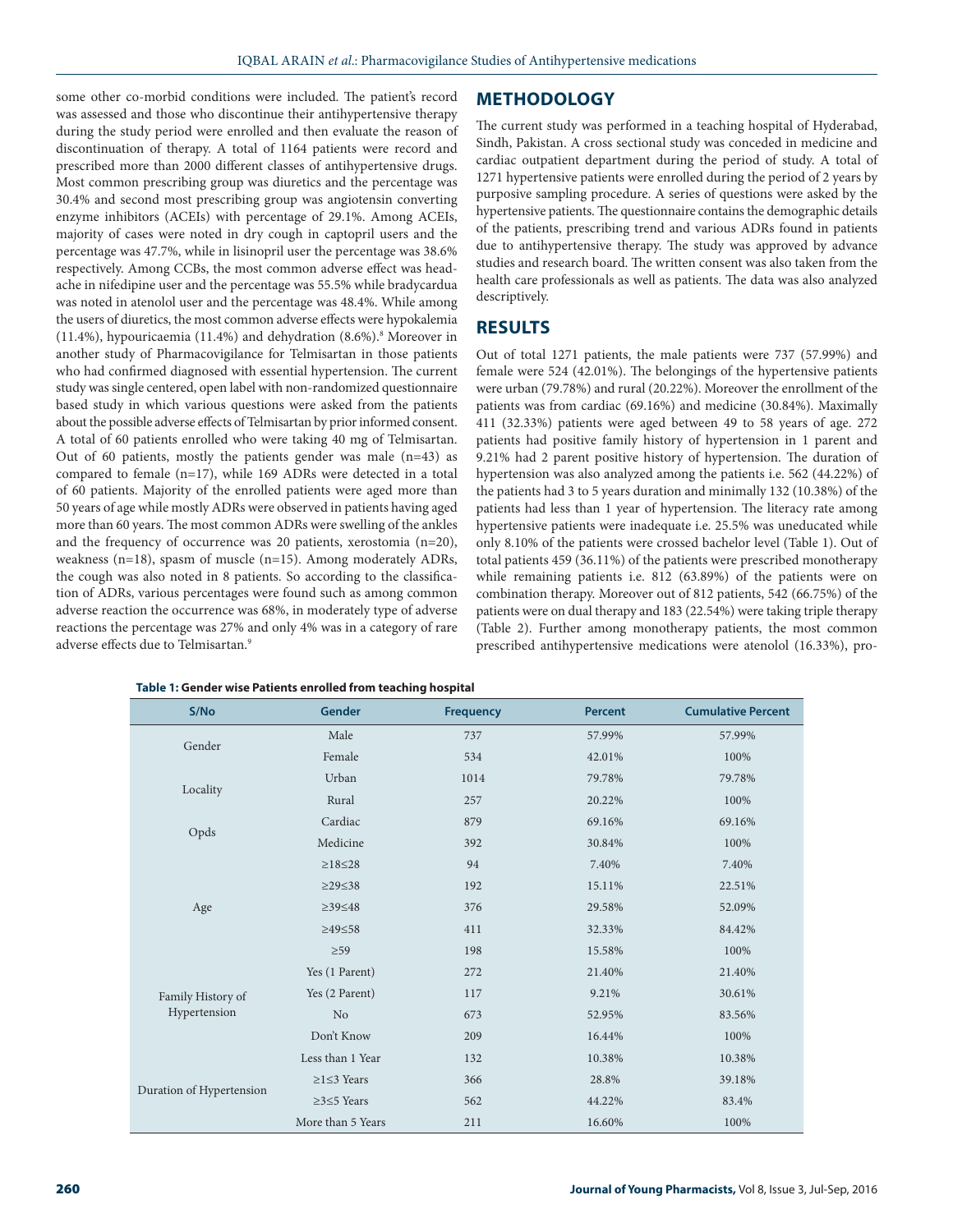| <b>Status</b>     | <b>Frequency</b> | <b>Percent</b> | <b>Cumulative Percent</b> |
|-------------------|------------------|----------------|---------------------------|
| Monotherapy       | 459              | 36.11%         | 36.11%                    |
| Dual Therapy      | 542              | 42.64%         | 78.75%                    |
| Triple Therapy    | 183              | 14.40%         | 93.15%                    |
| Quadruple Therapy | 87               | 6.84%          | 100%                      |

**Table 2: Prescribing Status of the Antihypertensive drugs**

**Table 3: List of Antihypertensive medicines Prescribed in Monotherapy Patients (n=459)**

| <b>Prescribed Medicines</b> | <b>Frequency</b> | <b>Percent</b> | <b>Cumulative Percent</b> |
|-----------------------------|------------------|----------------|---------------------------|
| Furesimide                  | 15               | 3.27%          | 3.27%                     |
| Spironolactone              | 5                | 1.09%          | 4.36%                     |
| Hydrochlorothiazide         | 9                | 1.96%          | 6.32%                     |
| Atenolol                    | 75               | 16.33%         | 22.65%                    |
| Propanolol                  | 53               | 11.6%          | 34.25%                    |
| Amlodipine                  | 31               | 6.75%          | 41%                       |
| Nifidipine                  | 17               | 3.70%          | 44.7%                     |
| Enalapril                   | 41               | 8.93%          | 53.63%                    |
| Perindopril                 | $\overline{4}$   | 0.87%          | 54.5%                     |
| Ramipril                    | 39               | 8.50%          | 63%                       |
| Candesartan                 | 9                | 1.96%          | 64.96%                    |
| Lisinopril                  | 12               | 2.61%          | 67.57%                    |
| Captopril                   | 17               | 3.70%          | 71.27%                    |
| Telmisartan                 | 51               | 11.11%         | 82.38%                    |
| Bisoprolol                  | 5                | 1.09%          | 83.47%                    |
| Carvedilol                  | $\overline{3}$   | 0.65%          | 84.12%                    |
| Valsartan                   | 18               | 3.92%          | 88.04%                    |
| Felodipine                  | $\overline{7}$   | 1.52%          | 89.56%                    |
| Verapamil                   | 10               | 2.17%          | 91.73%                    |
| Benzopril                   | 5                | 1.09%          | 92.82%                    |
| Losartan                    | 25               | 5.44%          | 98.26%                    |
| Metoprolol                  | $\,8\,$          | 1.74%          | 100.00%                   |
| Total                       | 459              | 100.0%         |                           |

panolol (11.6%) and telmisartan (11.11%) (Table 3). According to class wise among monotherapy patients, beta blockers (31.37%) were the most common prescribed class (Table 4). While among dual therapy patients i.e. 532, the most common therapy was telmisartan+hydrochlorothiazide (14.76%) followed by valsartan+amlodipine (11.99%) and among triple therapy patients i.e. 183, the most common prescribed therapy were at enolol+chlorthalidone+telmisartan (15.30%) followed by valsartan+ hydrochlorothiazide+amlodipine (13.66%) (Table 4 and 5). Moreover among quadruple therapy the maximum patients were Atenolol+Chl orthalidone+Telmisartan+αMD combination and the percentage was 26.44% (Table 6). Among monotherapy patients i.e. 459, 98 (21.35%) patients had various adverse drug reactions (ADRs) and the most common medicines that caused ADRs were telmisartan (19.4%) followed by atenolol (11.22%) (Table 7). Among dual therapy patients 114 patients were experiencing various ADRs and maximum numbers were due to telmisartan+hydrochlorothiazide (17.54%) (Table 8). Further among

triple therapy out of 183 patients 41 (22.40%) of the patients were experiencing various ADRs and maximum patients were due to atenolol+chl orthalidone+telmisartan (19.51%) (Table 9).

# **DISCUSSION**

Current study showed the status of patients according to gender wise i.e. 57.33% of the patients were belonged to male and 42.27% of the patients were belonged to female gender while various studies were conducted by different authors and described different status. According to another study<sup>10</sup> the male was 50.5% and female was 40.5%. According to current study the prescribing status were based on different therapies i.e. 35.4% were on monotherapy and 64.6% were on combinations therapies i.e. dual, triple and quadruple therapies. While Krunal<sup>11</sup> reported that 49.50% of patients were on dual therapy, 33.16% of the patients were on monotherapy and 15.5% of patients were on triple therapy. Further present study described that out of 1260 dual therapy patients the most prescrib-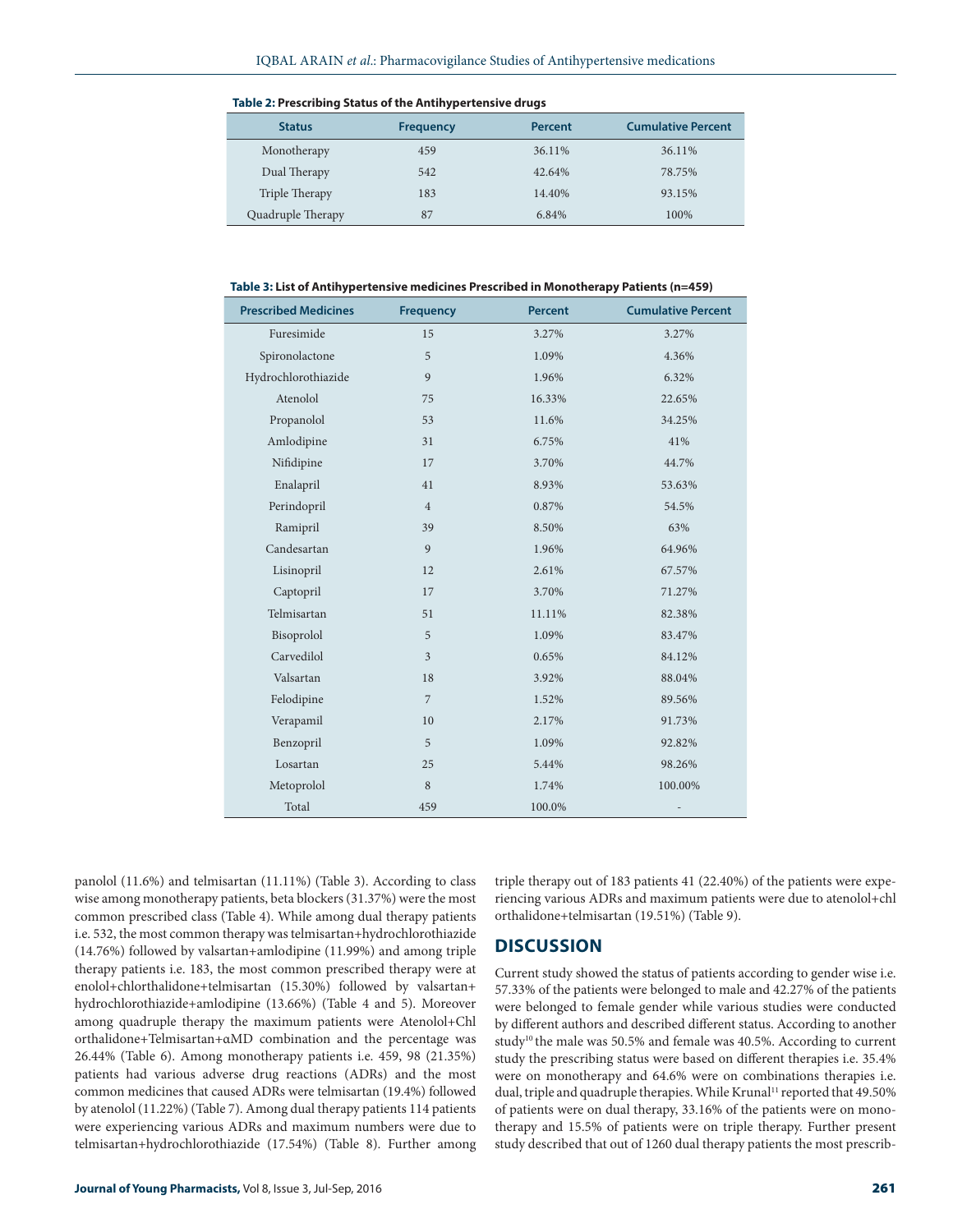| <b>Prescribed Medicines</b>       | <b>Frequency</b> | <b>Percent</b> | <b>Cumulative Percent</b> |
|-----------------------------------|------------------|----------------|---------------------------|
| Valsartan + Amlodipine            | 65               | 11.99%         | 11.99%                    |
| Atenolol + Chlorthalidone         | 36               | 6.64%          | 18.63%                    |
| Telmisartan + hydrochlorothiazide | 80               | 14.76%         | 33.39%                    |
| Valsartan + hydrochlorothiazide   | 26               | 4.8%           | 38.19%                    |
| Amlodipine + Perindopril          | 31               | 5.72%          | 43.91%                    |
| Lisinopril + hydrochlorothiazide  | 27               | 4.98%          | 48.89%                    |
| Losartan + hydrochlorothiazide    | 41               | 7.56%          | 56.45%                    |
| Enalapril + hydrochlorothiazide   | 21               | 3.87%          | 60.32%                    |
| Candesartan + hydrochlorothiazide | 17               | 3.14%          | 63.46%                    |
| Amlodipine + Telmisartan          | 44               | 8.12%          | 71.58%                    |
| Losartan + Spiranolactone         | 12               | 2.21%          | 73.79%                    |
| Candesartan + Spiranolactone      | 17               | 3.14%          | 76.93%                    |
| Propanolol + Frusemide            | 20               | 3.69%          | 80.62%                    |
| Amiloride + hydrochlorothiazide   | 15               | 2.77%          | 83.39%                    |
| Amlodipine + Ramipril             | 14               | 2.58%          | 85.97%                    |
| Enalapril + Frusemide             | 9                | 1.66%          | 87.63%                    |
| Frusemide + Amiloride             | 31               | 5.72%          | 93.35%                    |
| Lisinopril + Verapamil            | 7                | 1.3%           | 94.65%                    |
| Ramipril + Hydrochlorothiazide    | 29               | 5.35%          | 100%                      |
| Total                             | 542              | 100.0%         |                           |

### **Table 4: List of Antihypertensive medicines Prescribed as Dual Therapy Patients (n=542)**

#### **Table 5: List of Antihypertensive medicines Prescribed as Triple Therapy in combined therapy Patients (n=183)**

| <b>Prescribed Medicines</b>                       | <b>Frequency</b> | <b>Percent</b> | <b>Cumulative Percent</b> |
|---------------------------------------------------|------------------|----------------|---------------------------|
| Valsartan+ hydrochlorothiazide +<br>Amlodipine    | 25               | 13.66%         | 13.66%                    |
| Atenolol + Chlorthalidone + Telmisartan           | 28               | 15.30%         | 28.96%                    |
| Telmisartan + hydrochlorothiazide +<br>Propanolol | 13               | 7.10%          | 36.06%                    |
| Valsartan + hydrochlorothiazide + Atenolol        | 23               | 12.57%         | 48.63%                    |
| Amlodipine + Perindopril + $\alpha$ MD            | 10               | 5.46%          | 54.09%                    |
| Lisinopril + hydrochlorothiazide + $\alpha$ MD    | 9                | 4.92%          | 59.01%                    |
| $Losartan + hydrochlorothiazide + \alphaMD$       | 24               | 13.11%         | 72.12%                    |
| Enalapril + hydrochlorothiazide + Atenolol        | 15               | 8.20%          | 80.32%                    |
| Amlodipine + Telmisartan + Metoprolol             | 11               | 6.01%          | 86.33%                    |
| Propanolol + Hydrochlorothiazide +<br>Telmisartan | 8                | 4.37%          | 90.7%                     |
| Ramipril+Hydrochlorothiazide+Propanolol           | 17               | 9.30%          | 100%                      |
| Total                                             | 183              | 100.0%         |                           |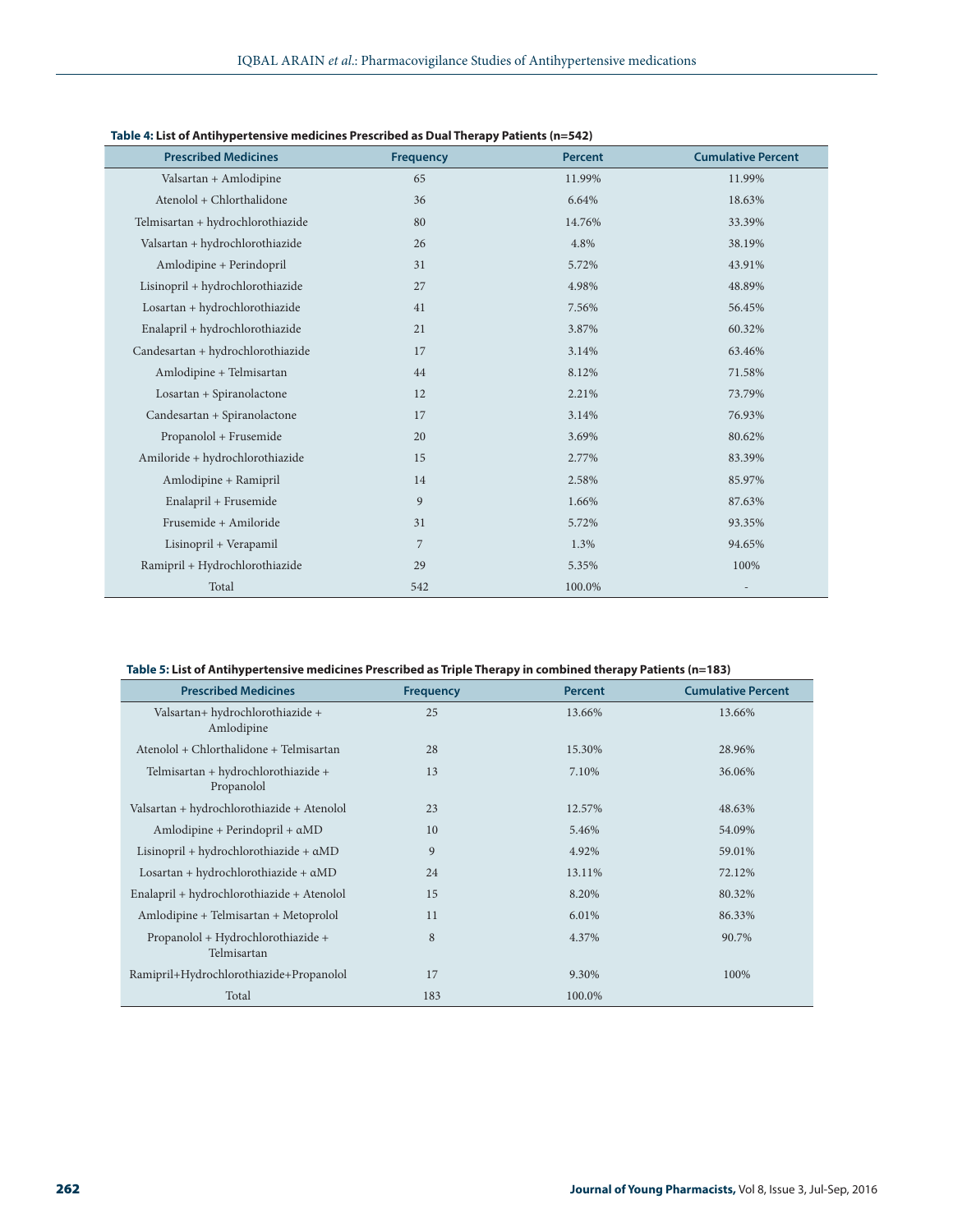| <b>Prescribed Medicines</b>                                     | <b>Frequency</b> | <b>Percent</b> | <b>Cumulative Percent</b> |
|-----------------------------------------------------------------|------------------|----------------|---------------------------|
| Valsartan + Amlodipine + Atenolol +<br>Chlorthalidone           | 15               | 17.24%         | 17.24%                    |
| Atenolol+Chlorthalidone+Telmisart<br>$an + \alpha MD$           | 23               | 26.44%         | 43.68%                    |
| Telmisartan + hydrochlorothiazide +<br>Propanolol + $\alpha$ MD | 10               | 11.50%         | 55.18%                    |
| Amlodipine + Telmisartan + Enalapril<br>+ hydrochlorothiazide   | 17               | 19.54%         | 74.72%                    |
| Amlodipine+Perindopril+Telmisarta<br>$n+aMD$                    | 9                | 10.34%         | 85.06%                    |
| Candesartan+hydrochlorothiazide+A<br>$m$ lodipine + Propanolol  | 13               | 14.94%         | 100%                      |
| Total                                                           | 87               | 100.0%         |                           |

### **Table 6: List of Antihypertensive medicines Prescribed as Quadruple Therapy (n=87)**

### **Table 7: Drug wise ADRSs reported in Monotherapy Patients**

| <b>Prescribed Medicines</b> | <b>Frequency of ADRs</b> | <b>Percent</b> | <b>Cumulative</b><br><b>Percent</b> |
|-----------------------------|--------------------------|----------------|-------------------------------------|
| Furesimide                  | $\overline{3}$           | 3.06%          | 3.06%                               |
| Spironolactone              | $\overline{c}$           | 2.04%          | 5.1%                                |
| Hydrochlorothiazide         | 3                        | 3.06%          | 8.16%                               |
| Atenolol                    | 11                       | 11.22%         | 19.38%                              |
| Propanolol                  | 9                        | 9.20%          | 28.58%                              |
| Amlodipine                  | 10                       | 10.20%         | 38.78%                              |
| Nifedipine                  | 6                        | 6.12%          | 44.90%                              |
| Enalapril                   | $\overline{7}$           | 7.14%          | 52.04%                              |
| Perindopril                 | $\mathbf{1}$             | 1.02%          | 53.06%                              |
| Ramipril                    | 10                       | 10.20%         | 63.26%                              |
| Candesartan                 | $\Omega$                 | $\theta$       | 63.26%                              |
| Lisinopril                  | $\overline{2}$           | 2.04%          | 65.30%                              |
| Captopril                   | $\overline{2}$           | 2.04%          | 67.34%                              |
| Telmisartan                 | 19                       | 19.4%          | 86.74%                              |
| Bisoprolol                  | $\mathbf{1}$             | 1.02%          | 87.76%                              |
| Carvedilol                  | $\mathbf{1}$             | 1.02%          | 88.78%                              |
| Valsartan                   | $\overline{3}$           | 3.06%          | 91.84%                              |
| Felodipine                  | $\overline{2}$           | 2.04%          | 93.88%                              |
| Verapamil                   | $\mathbf{1}$             | 1.02%          | 94.9%                               |
| Benzapril                   | $\mathbf{1}$             | 1.02%          | 95.92%                              |
| Losartan                    | $\overline{3}$           | 3.06%          | 98.98%                              |
| Metoprolol                  | $\mathbf{1}$             | 1.02%          | 100%                                |
| Total                       | 98                       | 100.00%        |                                     |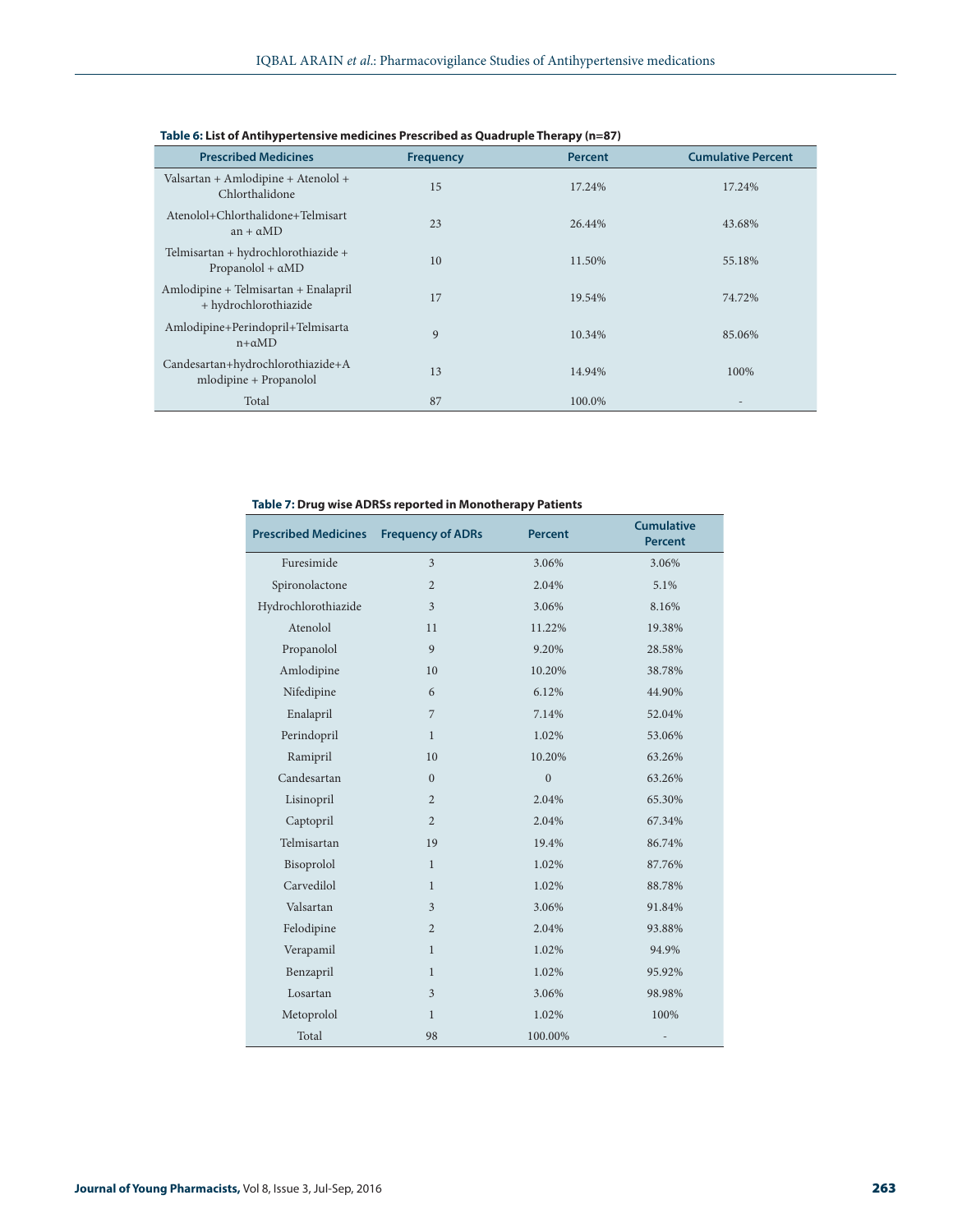| <b>Prescribed Medicines</b>       | <b>ADRs reported in GTCH</b> | <b>Percent</b> |
|-----------------------------------|------------------------------|----------------|
| Valsartan + Amlodipine            | 11                           | 9.65%          |
| Atenolol + Chlorthalidone         | 6                            | 5.26%          |
| Telmisartan + hydrochlorothiazide | 20                           | 17.54%         |
| Valsartan + hydrochlorothiazide   | 3                            | 2.63%          |
| Amlodipine + Perindopril          | 5                            | 4.40%          |
| Lisinopril + hydrochlorothiazide  | 6                            | 5.26%          |
| Losartan + hydrochlorothiazide    | $\overline{4}$               | 3.51%          |
| Enalapril + hydrochlorothiazide   | 6                            | 5.26%          |
| Candesartan + hydrochlorothiazide | 3                            | 2.63%          |
| Amlodipine + Telmisartan          | 9                            | 7.90%          |
| Losartan + Spiranolactone         | $\overline{4}$               | 3.51%          |
| Candesartan + Spiranolactone      | $\overline{2}$               | 1.75%          |
| Propanolol + Frusemide            | 7                            | 6.14%          |
| Amiloride + hydrochlorothiazide   | $\overline{2}$               | 1.75%          |
| Amlodipine + Ramipril             | 6                            | 5.26%          |
| Enalapril + Frusemide             | 3                            | 2.63%          |
| Frusemide + Amiloride             | 8                            | 7.02%          |
| Lisinopril + Verapamil            | $\overline{2}$               | 1.75%          |
| Ramipril + Hydrochlorothiazide    | 7                            | 6.14%          |
| Total                             | 114                          | 100.0%         |

| Table 8: Drug wise ADRSs reported in Dual therapy Patients |  |  |  |  |  |
|------------------------------------------------------------|--|--|--|--|--|
|------------------------------------------------------------|--|--|--|--|--|

#### **Table 9: Drug wise ADRSs reported in Triple therapy Patients**

| <b>Prescribed Medicines</b>                       | <b>ADRs reported in GTCH</b> | <b>Percent</b> |
|---------------------------------------------------|------------------------------|----------------|
| Valsartan + hydrochlorothiazide + Amlodipine      | 5                            | 12.20%         |
| Atenolol + Chlorthalidone + Telmisartan           | 8                            | 19.51%         |
| Telmisartan + hydrochlorothiazide + Propanolol    | $\overline{2}$               | 4.87%          |
| Valsartan + hydrochlorothiazide + Atenolol        | $\overline{4}$               | 9.76%          |
| Amlodipine + Perindopril + $\alpha$ MD            | $\mathbf{1}$                 | 2.44%          |
| Lisinopril + hydrochlorothiazide + $\alpha$ MD    | $\overline{4}$               | 9.76%          |
| $Losartan + hydrochlorothiazide + \alphaMD$       | $\overline{2}$               | 4.87%          |
| Enalapril + hydrochlorothiazide + Atenolol        | $\mathbf{1}$                 | 2.44%          |
| Amlodipine + Telmisartan + Metoprolol             | 6                            | 14.63%         |
| Propanolol + Hydrochlorothiazide +<br>Telmisartan | 3                            | 7.32%          |
| Ramipril + Hydrochlorothiazide + Propanolol       | 5                            | 12.20%         |
| Total                                             | 41                           | 100.0%         |

ing combination was Telmisartan+Hydrocholorthiazide with 12.06% followed by valsartan+amlodipine with 11.50% but krunal reported the most combination dual therapy was enalapril+atenolol with 22% followed by enalapril+amlodipine with 10.83%. Moreover among triple therapy according to current therapy the most prescribing combination was ena lapril+hydrochlorothiazide+atenolol with 14.70% followed by valsartan +hydrochlorothiazide+amlodipine with 13.98% but krunal reported the most combination triple therapy were enalapril+atenolol+amlodipine with 8% followed by enalapril+atenolol+frusemide with 4.16%. The quadruple therapy was also assessed in current study and it was found that the most common combination was valsartan+amlodipine+atenol+chlo

rthalidone with 22.81% while krunal described the enalapril+atenolol, amlodpine+furosemide with 1.66%. According to krunal study out of 600 patients, 15.83% of the patients were developed different ADRs while in current study out of 1062 patients from monotherapy the total ADRs were 19.30% that was more than krunal study. Another Study conducted by Singh<sup>12</sup> and according to that study a total of 4850 patients were enrolled and most of the patients were belonged to male gender same as to the current study. Further 24.07% of the patients were having various ADRs by taking antihypertensive medications while in current study 19% ADRs present in monotherapy patients and more than 19% present in various combinations therapy.